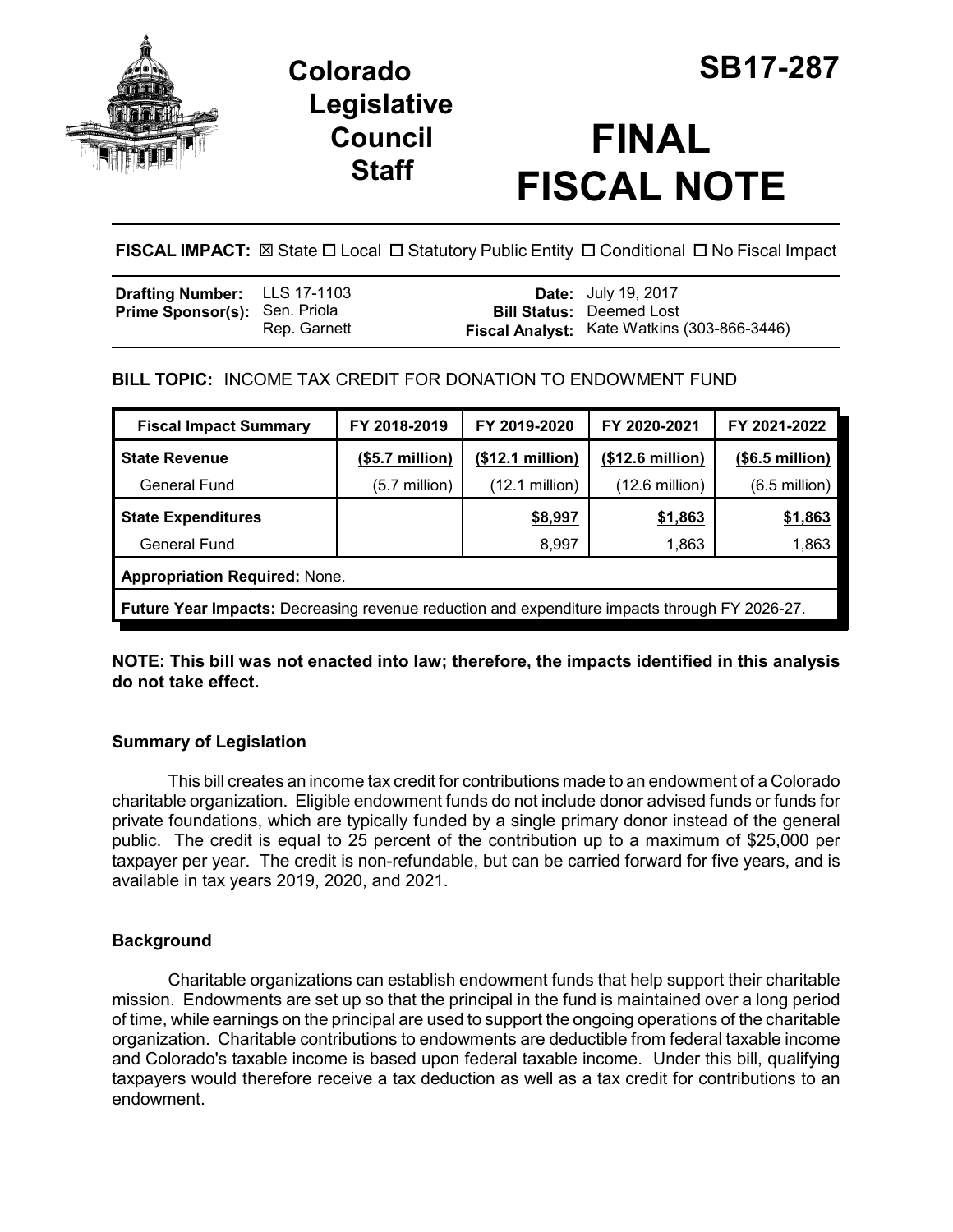July 19, 2017

#### **State Revenue**

This bill will **reduce General Fund revenue by \$5.7 million (half-year impact) in FY 2018-19, \$12.1 million in FY 2019-20, \$12.6 million in FY 2020-21, and \$6.5 million in FY 2021-22 (half-year impact).** Revenue reductions may occur through FY 2026-27 to the extent that taxpayers carry forward tax credits remaining after their income tax liabilities into future years.

*Data and assumptions.* Montana has a similar individual income tax credit for contributions to charitable endowments. In 2015, Montana taxpayers claimed income tax credits based on contributions of \$6.2 million to charitable endowments. This fiscal note assumes that Colorado taxpayers will contribute 6.53 times the amount contributed by Montana taxpayers based on the relative magnitudes of the two states' personal income earnings in 2016. This amount (\$40.2 million) was multiplied by the allowable credit percentage of 25 percent under this bill and estimates were grown annually by the five-year compound average annual growth rate of Colorado personal income to arrive at revenue impact estimates for FY 2018-19 and beyond. The credit cap of \$25,000 per year is not expected to impose a significant limitation on taxpayers; tax credits per taxpayer are expected to average \$3,100 per year.

#### **State Expenditures**

This bill will **increase General Fund expenditures for the Department of Revenue by \$8,997 in FY 2019-20 and \$1,863 in FY 2020-21 and FY 2021-22** to administer the tax credit. These costs include programming, testing, form change, and document management costs, as shown in Table 1 and described below.

| Table 1. Expenditures Under SB17-287        |            |            |            |  |  |  |  |
|---------------------------------------------|------------|------------|------------|--|--|--|--|
| <b>Cost Components</b>                      | FY 2019-20 | FY 2020-21 | FY 2021-22 |  |  |  |  |
| Programming, Testing, and Form Change Costs | \$7,163    |            |            |  |  |  |  |
| Document Management and Postage Costs       | 1.834      | 1,863      | 1,863      |  |  |  |  |
| I TOTAL                                     | \$8,997    | \$1,863    | \$1,863    |  |  |  |  |

*Department of Revenue.* The Department of Revenue's GenTax software system requires changes to implement the bill, which will be programmed by a contractor at a rate of \$250 per hour. The changes are expected to increase expenditures by \$2,125, representing 8.5 hours of programming. All GenTax programming changes are tested by department staff. Testing for this bill will require expenditures for contract personnel totaling \$3,838, representing 160 hours of testing at a rate of \$24 per hour. An estimated 3,800 taxpayers are expected to claim the Colorado credit under this bill each year. This will increase workload to answer taxpayer inquiries and review and audit returns, which can be accomplished within existing appropriations.

*Department of Personnel and Administration.* Agency scanning and imaging software will be modified to implement the deduction. This will require \$1,200 for individual income tax form 104CR in FY 2019-20. Review and auditing will also result in document management costs for an estimated 15 percent of filers totaling \$1,834 in FY 2019-20 and \$1,863 in FY 2020-21 and FY 2021-22. These amounts will be reappropriated from the Department of Revenue to the document management line for the Department of Personnel and Administration.